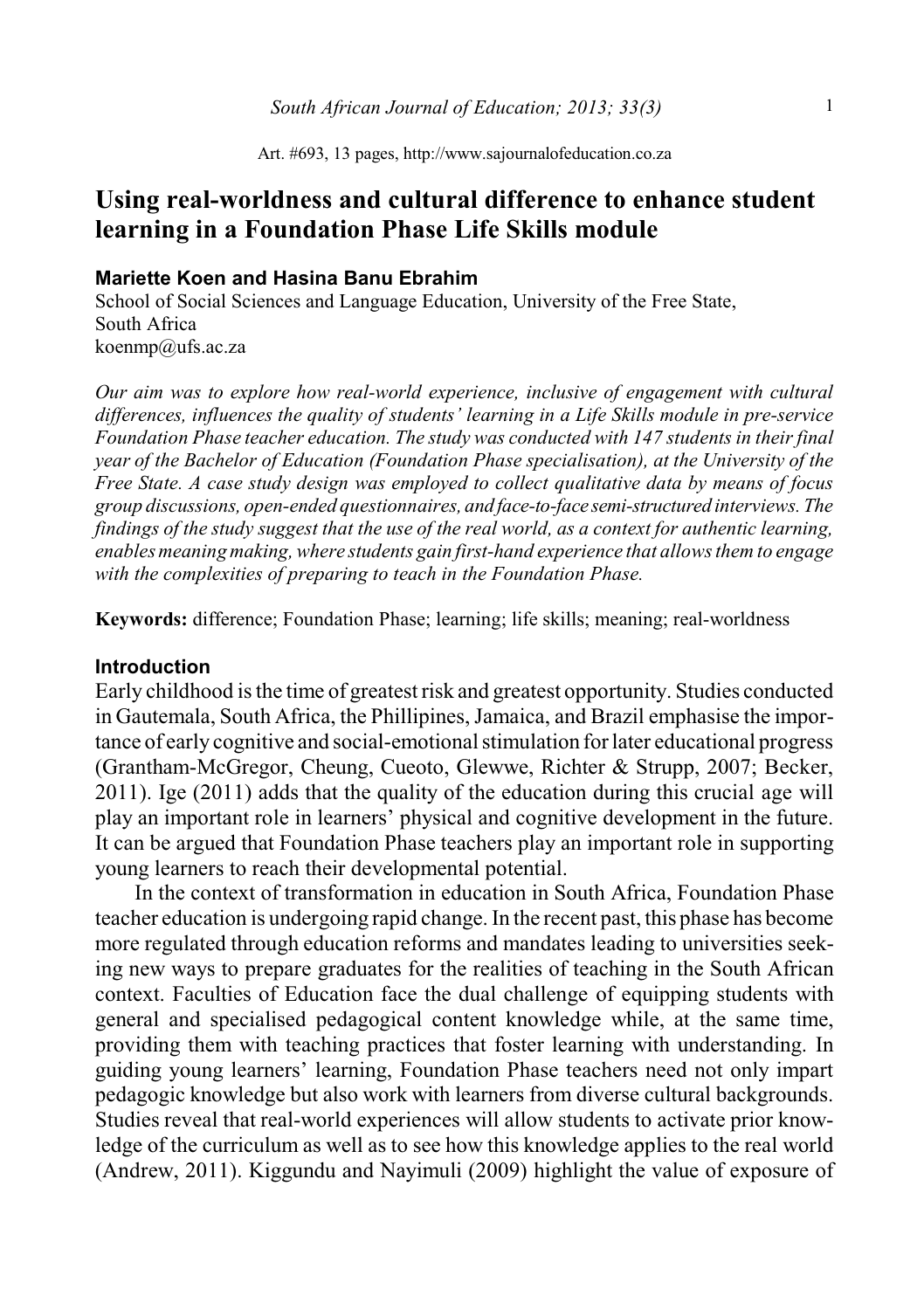student teachers to an actual teaching and learning environment, in which they can contextualise their theoretical knowledge gained during training. Students need to spend time in real-life contexts that offer opportunities to develop and assess practical skills, and expose them to issues that require critical reflection (Hemson, 2007).

The Curriculum and Assessment Policy Statement (CAPS) (Department of Basic Education, 2011) for Life Skills Education in the Foundation Phase is making new demands on teacher education in the field. Life Skills Education for the Foundation Phase is aimed at guiding and preparing learners for life and its possibilities, including equipping learners for meaningful and successful living in a rapidly changing and transforming society. In meeting this aim, students taking the Life Skills module would be required to apply their theoretical knowledge in practice, in order to develop their competence to teach Life Skills effectively.

Hakel (2010:235) believes that, instead of asking students "What do you know?" we should ask them "What can you do with your learning?" This is the reason why a Life Skills module in the Foundation Phase is expected to provide students with authentic early childhood learning experiences with the aim to develop both knowledge and skills which are transferable to real-life situations. This article reports on a study that explored how real-world experience, set as an assessment task in a Life Skills module, influenced student learning.

#### Conceptual framework

The concepts informing the study are real-worldness and difference. Both these concepts are supportive of the need to pay attention to context as a crucial factor in knowledge construction. They are relevant to the Life Skills module in the Foundation Phase, in particular to the structure of the learning experiences and the performance in an authentic context. It is during the Foundation Phase years that young learners develop the skills that will help them be successful in school and in life. *Realworldness* can create opportunities for future professionals to understand the characteristics of working with differences in early childhood.

## Real-worldness and differences

Early childhood programmes influence the way graduates impact the nature and quality of young learners' interactions and experiences in the classroom (Ackerman, 2005). Studying to become a Foundation Phase teacher involves a variety of experiences – all of which cannot be assessed through written examinations. Hagstrom (2006:33) articulates this notion by arguing that "book-smart" and "sense-smart" skills should be blended, if teacher educators want to prepare students for the world of work.

Traditional early childhood professional programmes most often regard developmental theory as the grounding philosophy for early childhood education (Cannella & Grieshaber, 2001). During the past fewyears learning, however, has moved frombeing overwhelmingly intellectual, towards accepting the importance of social interactional processes and activities (Martin, 2009). Ashton  $(2010)$  suggests that renewed interests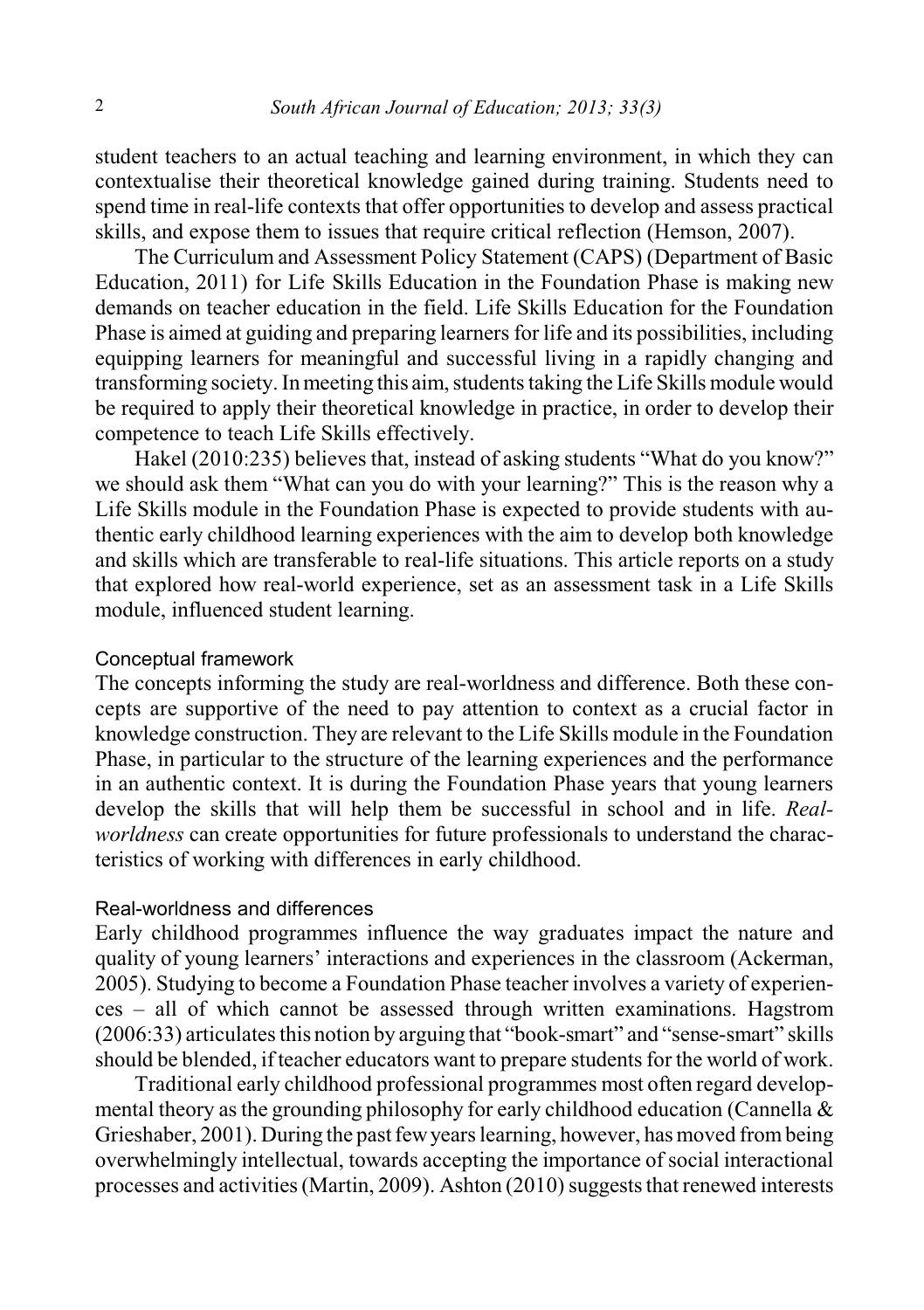in Dewey's concerns with experience and democracy, Vygotsky's socio-cultural theory, Freire's emancipator/liberationist perspective, Kolb's experiential learningmode, and Lave and Wenger's situated learning theory, may be portrayed as recognition and acceptance of the importance of the *real-worldness* dimension of learning.

While the use of the term *real-worldness* can be open to interpretation, in this article it is understood to mean learning in an authentic environment with real-life conditions and people in all their unpredictability, ambiguity, and complexity (Andrew, 2011). Ndani and Kimani (2010) point out how the immediate social and physical environment in Kenya influenced young learners' development by reporting specifically on the way the environment can motivate or demotivate the teacher. Becker (2011) concurs by explaining how social backgrounds can lead to educational inequalities. It can be argued that *real-worldness* will not only create opportunities for future Foundation Phase teachers to practise what they have learned, but it will also confront students with the realities of different early childhood contexts.

The traditional separation between curriculum and pedagogy can often be false and teaching and learning practices should encourage knowledge construction (Keith, 2010). Wrenn and Wrenn (2009:258) add that, too often, there are complaints about students being unable to make the transition from theory to practice with confidence and effectiveness; it is therefore "imperative that students in professional programmes are able to put into practice what they have learned in the classroom".

Cultural practices have a direct or indirect influence on early childhood education. Anastasia and Teklemariam (2011) report how people's way of life, including customary practices and economic sources can affect the education of girls by referring to studies conducted in Zambia, Tanzania, Malawi, and Kenya. South Africa has a history of multi-cultural intolerance and Foundation Phase students are confronted with the challenge of teaching in multi-cultural classrooms. Multi-cultural education can be understood as a field of research that studies the intersecting factors of race, gender, class, sexuality, culture, ethnicity, ability, and language, proceeding from a strong commitment to equity and social justice (Keith, 2010). Keith (2010) suggests that the concept *difference* be used instead of common terms such as *diversity* or *multicultural education*, as *difference* has a more immediate connection to equity and social justice. Based on Keith's (2010) understanding this study will refer to the term *difference*.

Malik (2002) argues that, although there is nothing good in itself about diversity, difference allows us to compare and contrast different lifestyles, values and beliefs and evaluate them in order to decide which is better or worse. Understanding difference is critical for Foundation Phase students, because their individual cultural orientations are present in every social interaction. Assumptions are often made about other people's behaviour based on a single cultural indicator. *Real-worldness* can provide the opportunity to create openness to experience and consider multi-cultural issues from other points of view. These include aspects such a backgrounds, language, communication, social values, and beliefs. Understanding that people are not all the same is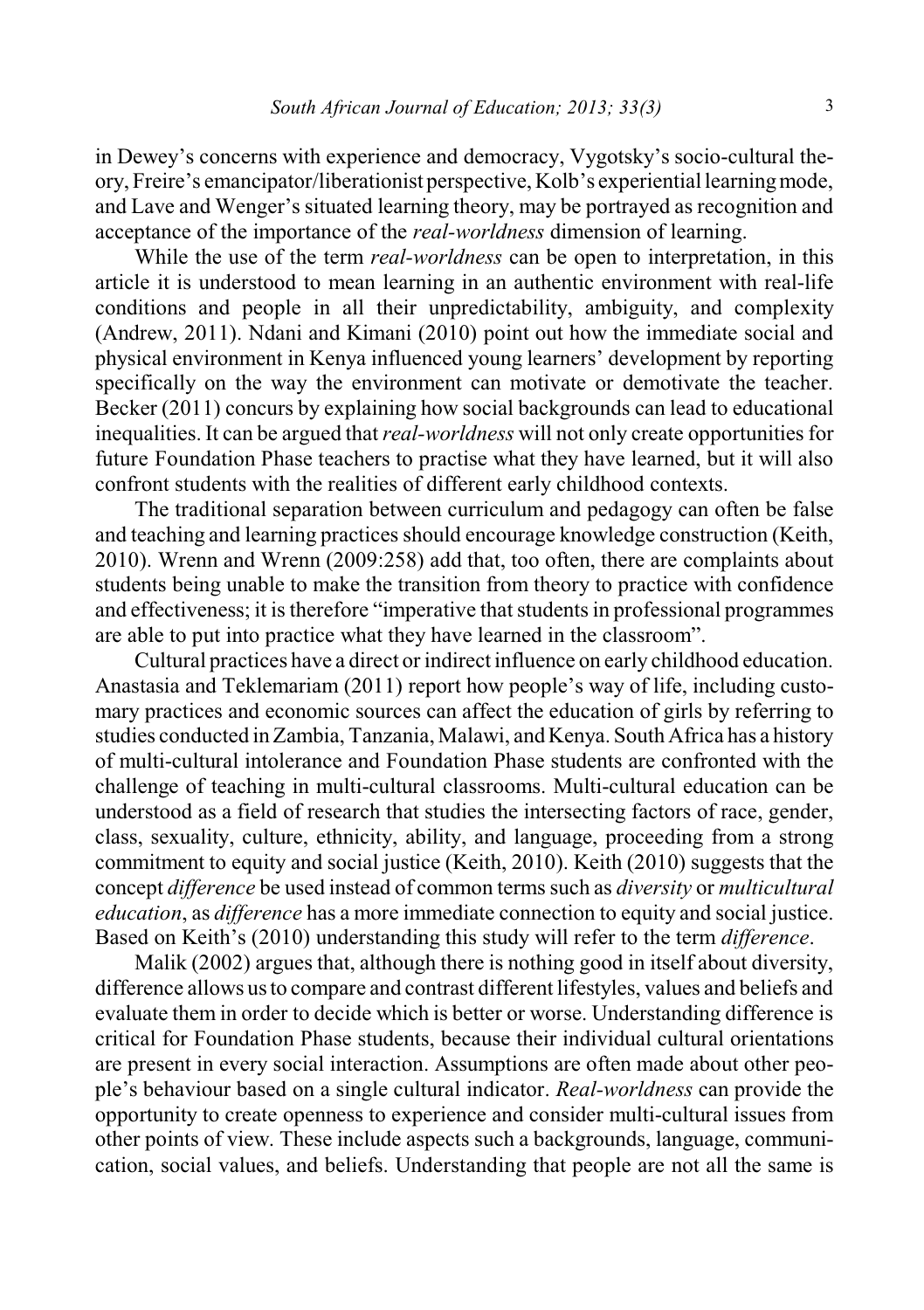important to enable students to embrace and value the things that distinguish each person, or group, from another.

Knowing how to work with a diverse group of Foundation Phase learners is an essential life skill. According to Tolentino (2009), children notice difference, and taking the time, to teach what is important to each culture, can foster acceptance and understanding. Education about cultural differences, therefore, begins with the teacher.

Malik (1998:1-5), however, warns that the "celebration of difference is an intellectual outlook that has been forged out for the seeming impossibility of transforming social relations". He explains that we need to challenge the blind pursuit of difference, otherwise our capacity for meaningful social change will continue to become diminished.

It seems that *real-worldness* can be a key component in the efforts to prepare future teachers to address the educational needs of culturally diverse classrooms. It has the potential to promote Foundation Phase students' understanding of social difference and inequality in early childhood classrooms. It can also become a critical space in which to prepare students for their future roles as Foundation Phase teachers.

#### **Method**

A qualitative case study design, employing face-to-face semi-structured interviews, focus-group discussions, open-ended questionnaires, and reflective journals, was used to explore how real-world experience in a Life Skills module can influence students' learning. The Life Skills assignment set to the students, and used in the study, introduced the students to one of the focus areas of Life Skills and required them to visit any group of learners from a disadvantaged background. Today's teachers need to support a sensitive learning communitywhere learners' academic, socio-economic and cultural needs are accommodated. Providing students the opportunity to interact with learners from a disadvantaged background may equip them with knowledge to accommodate diversity.

The case study research design was deemed suitable as it allowed the exploration of students' learning of Life Skills in authentic contexts as a bounded case. The purpose of this study was not to generalise, but to gain insight into and understand how students experienced learning in a Life Skills module, where they were afforded the opportunity to use the real-life context as their teacher.

The study was conducted in the Faculty of Education at the University of the Free State (UFS) with two consecutive groups, namely, fourth-year Foundation Phase students registered for the compulsory Life Skills modules in 2010 and 2011. Gathering data from two groups enabled the researchers to gain insight, compare and investigate the way students experienced learning in authentic contexts. The groups comprised 78 female students of whom 69 were Afrikaans-speaking and nine Englishspeaking (2010), and 84 students of whom76 were Afrikaans-speaking, and eight were English-speaking (2011). Most of these students would continue with the Life Skills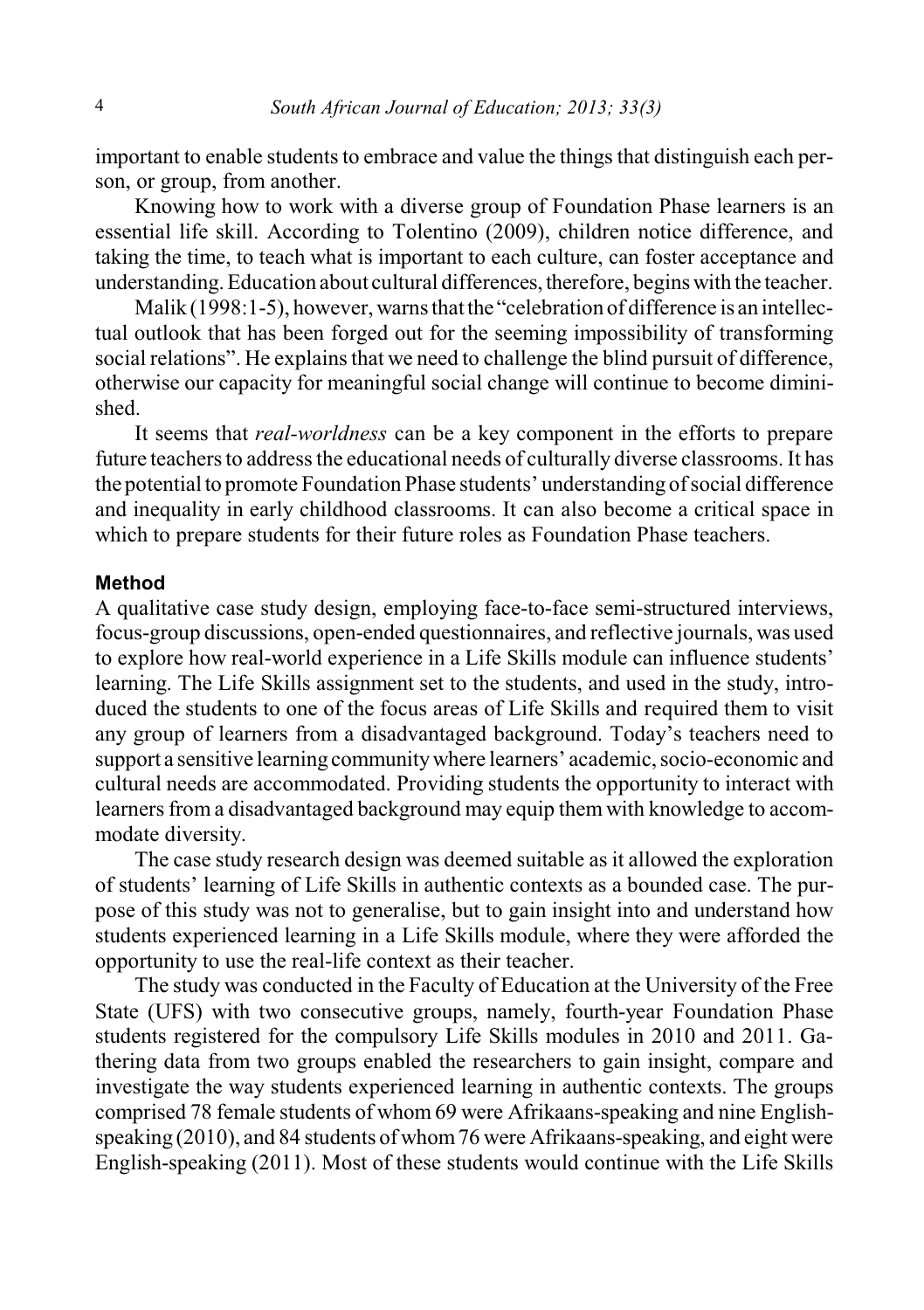Education module in the second semester.

After a pilot study, the interview schedules were adapted. The questions focused on students' experiences in real-life world. Students were invited to participate in the focus group discussion. Eight focus group discussions, with five to ten members in a group, were conducted. Purposive sampling was used to invite students to participate in the semi-structured interviews. Ten semi-structured interviews were conducted.

Content analysis was applied to narrow the gap between the research concern and the raw data: the data were subdivided by means of assigning categories, as outlined by Fraenkel and Wallen (2008). The category, learning through interaction, yielded two subcategories, namely, broadening personal meaning making and engaging with difference. The data in this study show examples from the common themes that emerged from the study.

Lincoln and Guba's model (1985) for verifying data, as discussed in Mertens (2010), was used to ensure that the findings were trustworthy. Credibility was enhanced by means of triangulation and peer examination. Dependability was ensured by means of an audit trail of the data-gathering process using multiple sources of data methods and data collection. Conformability was similarly enhanced through a degree of neutrality, in that the findings were shaped by the participants' perspectives and not through a research bias. Transferability was enhanced by means of a dense description of the data and, further, by maximising the range of information that could be obtained from and about the assessment context, through purposefully selecting participants (Mertens, 2010).

Ethical clearance for this study was granted by the Faculty of Education at the UFS. Attention was paid to anonymity, informed consent, confidentiality, the right to withdraw, privacy, and conducting interviews in a relationship of trust and transparency.

## **Results and discussion**

The main category that emerged through the data highlighted the value of learning through interaction. The two subcategories – broadening personal meaningmaking and engaging with difference – anchored and interacted with the main category.

#### Broadening personal meaning making

Biggs and Tang (2007:2) point out that "cramming students into large lecture halls is no longer good enough". Thisstructural space for learning has limited value and needs to be complemented by students' engagement with the realities of their profession. This is consistent with the demand for students to develop their own meaning through active engagement in the construction of knowledge (Meyers & Nulty, 2009; Zhao & Kuh, 2004).

'Surprised', 'scared' or 'sad' are some of the words that student educators used to describe their feelings when they entered the childhood classrooms. Many students admitted that they had never been in Sesotho classrooms before. Hewitt (2008:89)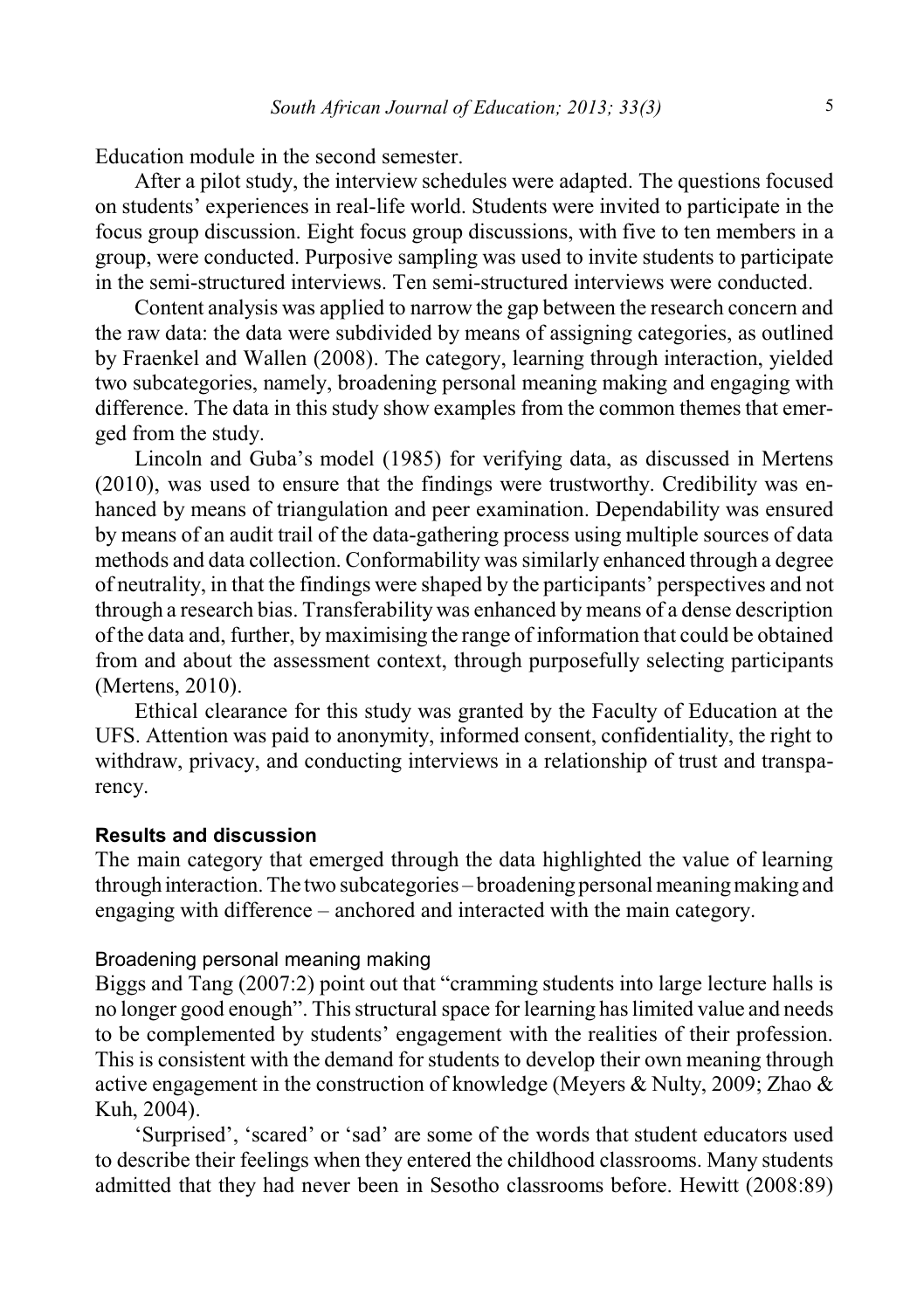describes the advantage of engagement in authentic contexts as the integration of "academic inquiry with actual experience". This notion has prompted the idea of practical and realistic experiences. The example below illustrates how the real-life circumstances served as a teacher – providing knowledge and opportunities for skills development.

"I personally think that each year ... it must be a compulsory assignment for every BEd Foundation Phase student. It prepared me for the truth out there and allowed me to work in real life circumstances. These are skills that need to be learned as soon as possible in order to be a successful teacher." [Participant 1B OEO]<sup>1</sup>

The experience in a diversity of contextual and social-cultural classrooms made particular demands on the students. It allowed them to use the situations they found themselves in, in order to guide their actions. It also forced them to confront and engage with the realities they were confronted with:

"This was a real experience for me, it opened my eyes to things I didn't knew exist. To see the joy in the children's eyes and to give more of ourselves and that we took things for granted. Thanks for a wonderful opportunity." [Participant 17 OEQ]

The unpredictability and the novelty of the context allowed for new learning to take place. The actual experiences allow students to draw together knowledge and skills while engaging productively and solving real-life problems as well as showing the level of their competence (Biggs & Tang, 2007). The examples below illustrate that some students experienced a level of discomfort and they were challenged to think on their feet:

"I think it learn [sic] you to think on your feet. Because in the classroom situation one day you have to think on your feet" [Participant 1:12a FGD]

"You cannot say, sorry I do not have it [answer] know or the answer is somewhere in a text book" [Participant 1:12b FGD]

"... and you remember it better and you learn more from it" [Participant 1:12c] FGD]

"and then you learn from something [situation] that you thought will never happen" [Participant 1:12dFGD]

Not onlywere they challenged to apply theoretical knowledge but they needed to make meaning of the new experience. Race (2007) argues that meaning making provides opportunities for students to develop insights into themselves as learners, and to discover their strengths and self-efficacy. This challenge that the students experienced also offered them the opportunity to take ownership of their meaning making and be bold in articulating it. It was also clear that students were thinking beyond just giving their teacher educators the right answers. The context they engaged with allowed them to build their own understanding, and to perceive it as authentic. The following excerpt captures this idea:

"If you grasp the concept then you will be able to give your own meaning on it.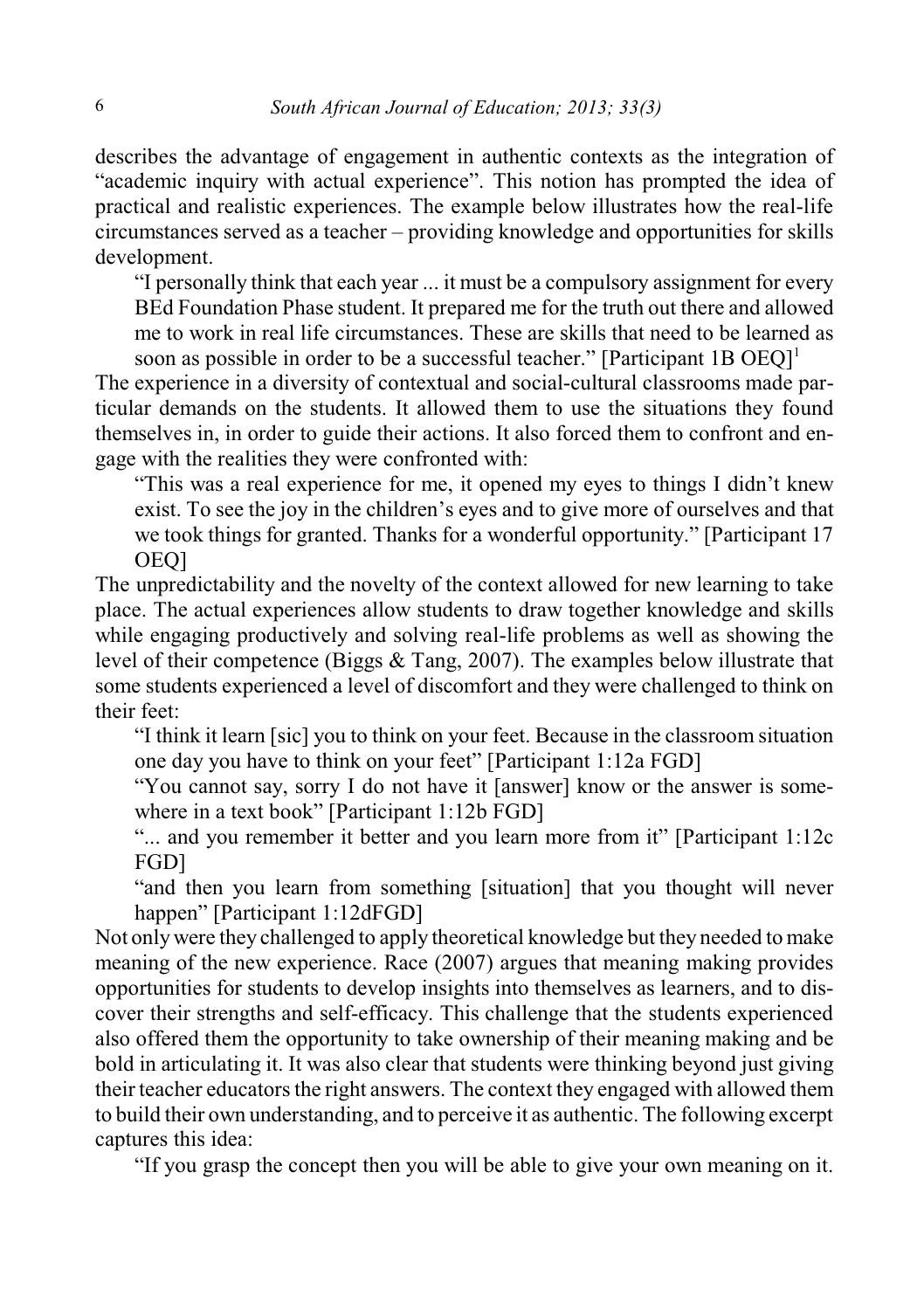So, I think that this Life Skills section module has taught me a lot about giving your own meaning. Because sometimes I have my own meaning, but I am not always sure it's right. So, I am very afraid to write what I think is right. So, this module taught me that you need to sometimes just do that" [Participant 2:6 SSI]

Teachers who are able to translate the curriculum into practice are imperative in early childhood education (Ige, 2011). Studentsin the study noted how the information they received during the real-life experiences, and the literature they engaged with, had broader application than merely the discipline of early childhood education. It seems that student educators experienced a transformation in their ideas regarding early childhood education, and were able to draw and integrate the knowledge gained for their own concerns. The following excerpt illustrates this:

"... and it is really important to know this information in the module, not only for education, but also in my own life where it made a difference. Research projects like this, allow you to read about aspects that you can integrate into your own life and it also helps you to manage challenges, for example conflict or stress, etc." [Participant 28 OEQ]

The study also found that the students used the opportunity to work in groups to complete their assignment as a tool to engage with ideas from the real world. They were able to share their ideas about the interventions they had undertaken. They spoke about how the group work created a platform for peer learning and broadening their horizon of knowledge. This is illustrated in the following example:

"You learn from one another and you also see things from more viewpoints. So, then you actually ... it's not like when learn in a book where you learn one fact. You see different people's viewpoints ... you get a bigger broader perspective of what you are learning" [Participant 8:6 SSI]

This comment shows that real-worldness allowed students to gain knowledge about the larger community. Being a professional Foundation Phase teacher involves more than the mastery of knowledge. It also involves the ability to form meaningful relationships with learners from diverse cultures in a classroom. Hurd (2006:4) points out that when students move outside of themselves and encounter others in the community, they come to a greater appreciation of the assets contained in the diverse groups that comprise their community, state, and nation. In this way, authentic learning has an important role to play in helping students to negotiate differences.

#### Engaging with difference

Research findings show that student and beginning teachers find teaching in a multicultural classroom a challenge because they are confronted with different ethnic and socio-cultural backgrounds (Van Tartwijk, Den Brok, Veldman & Wubbels, 2009). Soudien (2004) argues that the historical background of South Africa necessitates a focus on the concept of difference. As a category for analysis, it allows one to focus on processes, categories, discourse, and context. The engagement with difference is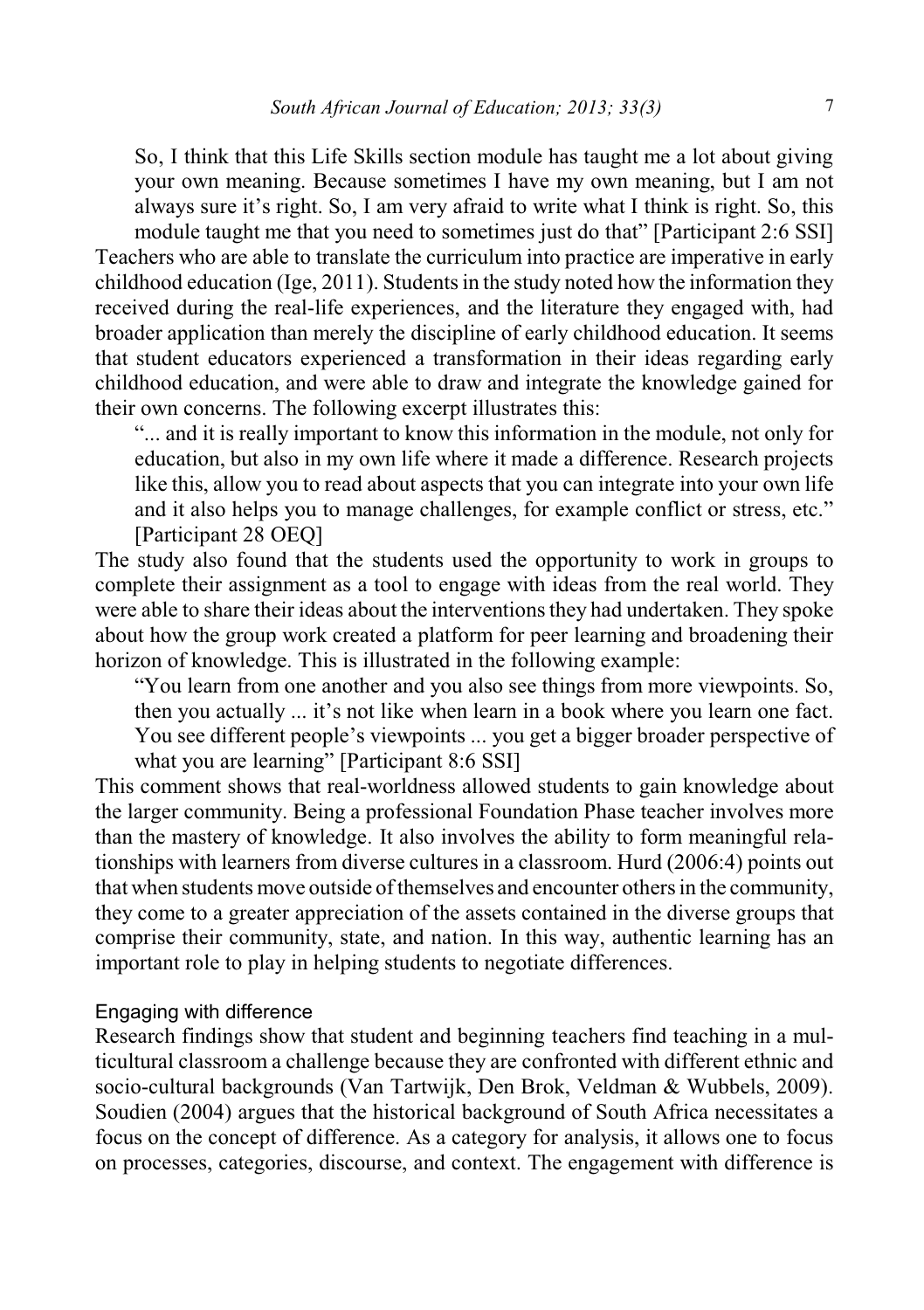important considering that, although universities aim to promote understanding of difference, the very structures and programmatic experiences negate positive outcomes when dealing with this issue.

In the context of the institution where this study was carried out, engagement with difference is imperative. In 2008, four students from the Reitz hostel humiliated five black workers in a mock initiation video (Smith, 2010). ThisReitz incident highlighted how race as a category of difference was used to discriminate and sow seeds of division at the university (Higher education transformation, 2009). While the agendas for transformation since 1994 have been in place, they did not have a fundamental impact on the change in student behaviour towards those from other groups.

For teacher education the engagement with difference is clearly articulated in the minimum requirements for teacher education (Republic of South Africa, 2011). Students need to learn about the complex and differentiated nature of South African society and learn to work with the diverse challenges faced by children in schools and the communities they serve.

In the study students had to complete their tasks in out-of-the-ordinary contexts. They were exposed to environments with which they were unfamiliar. The real-life context allowed students to position young children as knowledgeable people from whom they could learn. This takes place when adults/teachers are able to shift their view of children as adults-in-making, to children as social actors with agency (Ebrahim, 2010). The excerpt below illustrates how the real-world experiences led to learning about two categories of difference, namely, generational (adult-child) and language.

"It was a wonderful experience for me. It was a huge privilege to make a difference in the ... orphanage. I learned a lot from the children. Most of them could not speak English or Afrikaans. I even learned some Sesotho words from them" [Participant 40 OEQ]

The above comment shows a broadening of perspectives. It highlights that working in authentic classrooms created opportunities for education students to re-think their existing beliefs of other cultures. Gay (2006) explains that teachers with broad perspectives relate better to learners, and are better at creating classroom conditions conducive to learning. Chang, Anagnostopoulus and Omae (2011) concur by stating that real-life contexts can serve as a catalyst to students' understanding of social difference.

Studentsin the study acknowledged that they would have never ventured into the contexts in which they were required to conduct their assignments. This can be attributed to the historical zoning of residential areas. In the authors' experience it is not uncommon for white students to be completely oblivious of events in a neighbouring black township. It was evident that the students in the study had to engage with the contrasts between their environments and the ones they entered. For example, a student noted: "… it was wonderful to work with children from other cultures and communities ...". The following example illustrates an experience in a new environment.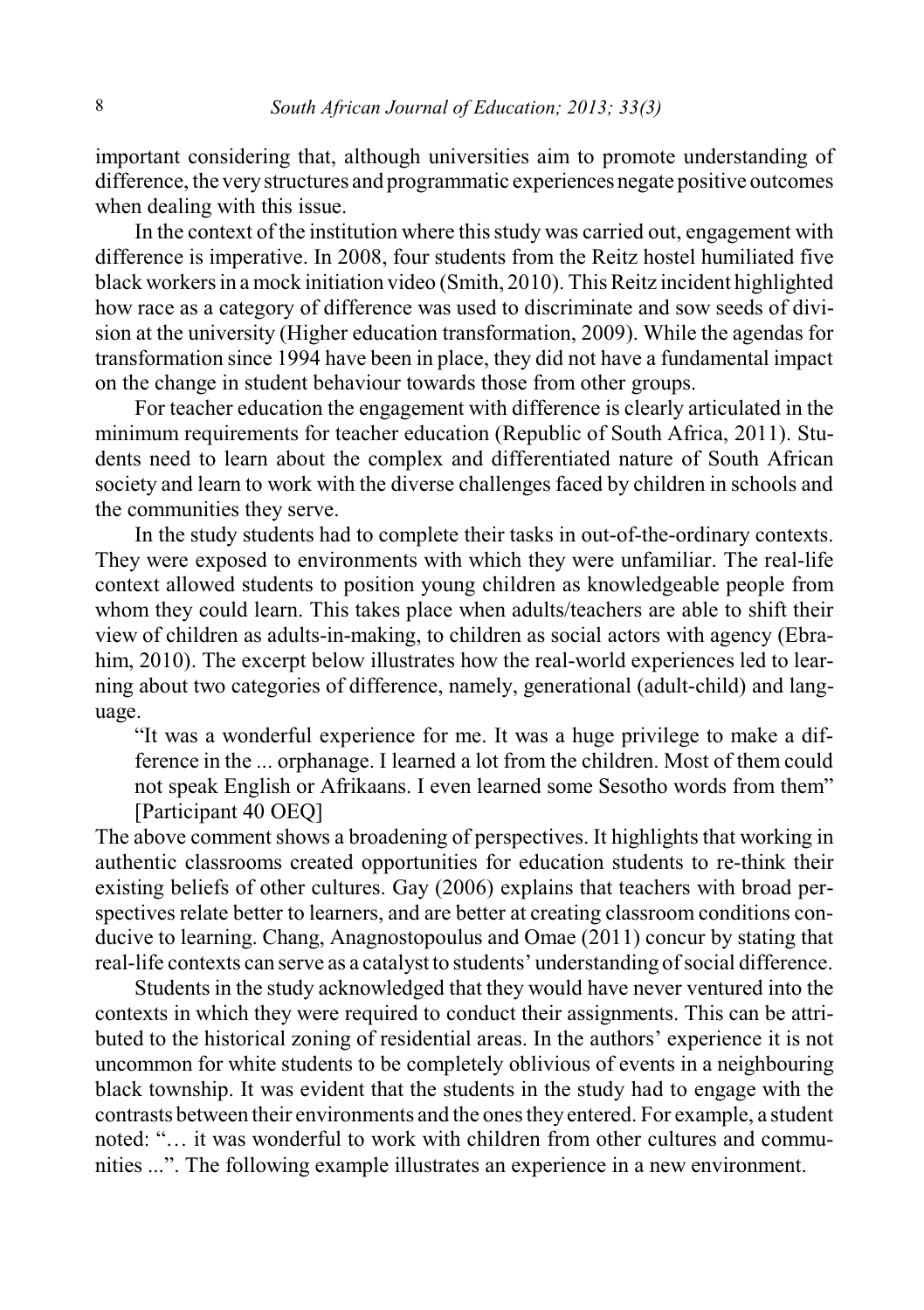"Yes, but it is something that you ... it is an environment which you enter and that you are not used to or that you usually will not go to. You do not have knowledge about it. ... And then they taught us so much, ... because just to see it, ... was so enriching" [Participant B3:5 FGD]

Jansen (2009:22) argues that one way to overcome barriers to change is indeed to focus on the "common humanity" of people. The students in the study were able to connect with the idea of a common humanity which is usually based on universal human values. In this context it became irrelevant to engage with difference. The following comment reinforced the idea that focusing on the "common humanity" (Jansen 2009:22) of learners implies seeing each learner as a unique, special child:

"I learned that every child is special, it does not matter ... it will still be a child. It will always be a child ... a child who has little heart" [Participant B2:14 FGD]. Similarly, another student observed:

"Every child is unique and if you concentrate less on his background ... because we learned in one subject about a child's behaviour ... but if we concentrate less on his behaviour, but rather accept that each child in your class should be handled in a unique way. All the children are not the same and cannot be judged over by the same yardstick. I think if we go and teach next year, it does not matter where you teach. Your classroom should be a safe place for that child. You must show them that you love him [her] and that he [she] is special. Every child must feel that is his [her] safe place [Participant B3:13 FGD].

It can be argued that excerpts show the potential of students to alter their thinking about their roles as teachers in the South African society. The above comment leads us to conclude that in coming to the above realisation, students were brought face-toface with stereotypes and assumptions about the learners and the community.

In order for students to fully embrace difference they would have to acknowledge that difference exists and that the young children are aware of it. Ebrahim and Francis (2008) presented stark images of how children engage with difference. Real-life learning is an important medium through which students can develop knowledge and understanding of difference. Students in the study tended to homogenise difference. This occurred because of the students' preparation in child development courses grounded in traditional understanding from developmental psychology (Ebrahim & Francis, 2008). While the image of the universal child is strengthened, the understanding of difference is not. The following example illustrates this:

"It was a headache for me when I learned that I must also make time for this assignment, but when it came, I enjoyed it. I enjoyed seeing how the learners appreciated the attention. I realised again why I want to become a teacher. Race, gender or economic circumstances did not matter. I cannot wait to go and teach. I think it is important that all students should have this experience. It can also be longer, I think. I enjoyed it very much" [Participant 14 OEO].

Diversity and difference are often seen as difficult topics due to their sensitive nature.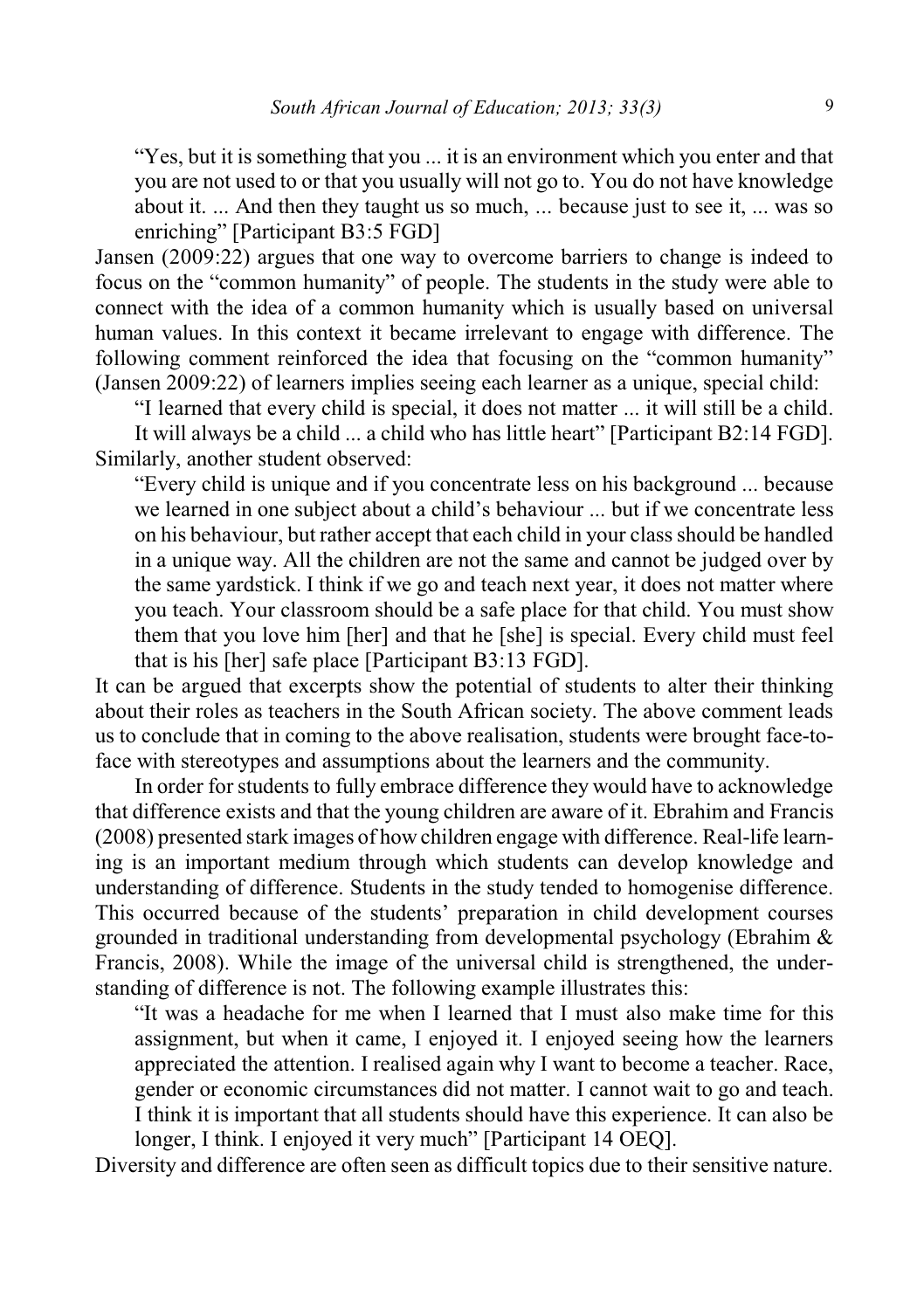Niemann (2006) explains that diversity must not be seen as a dividing factor but as a challenge where attitudes towards differences can be changed. By confronting the sensitive issues in a natural context, students were assisted to develop a deeper understanding of difference and to gain practical knowledge of how to deal with real-life problems.

## **Discussion and concluding remarks**

In this article we sought to explore how real-world experience, inclusive of engagement with cultural differences, influences the quality of students' learning in a Life Skills module in pre-service Foundation Phase teacher education. The findings show that the real-world experiences afforded students' opportunities for personal meaning making. The realities they confronted created discomfort, disrupted their conventional responses and challenged them to think of solutions that were context-bound.

The building of their professional knowledge stemmed not only from their personal engagements with contextual issues but also through the use of peer learning and relationship building. The students were able to use both tools to enhance their understanding and appreciation of the diverse forces that influence teaching in the Foundation Phase.

It was also evident that the assignment as a catalyst for thisstudy allowed students to cross borders and venture into new environments that they would not have been personally inclined to explore. The border crossing allowed students to engage with categories of difference which has a direct bearing on understanding factors that impinge on young children'slearning (generational and language differences). The study also showed that students were able to extrapolate universal human values which allowed for cementing practices that recognised the uniqueness of young children and their education.

The study highlights the importance of paying attention to the experiences afforded students in their initial teacher education programmes. Programme design and environments for learning must take into account learning from real-world experiences and possibilities for engagement with cultural differences. Careful thought needs to be given to service learning, learning exchanges (locally, nationally and internationally), study visits (urban, peri-urban, rural and deep rural), observations and apprenticeships to public and private institutions.

In order to improve the evidence-base of students'learning, amongst other aspects in the Foundation Phase, it is necessary to develop communities of practice that have specific focus-areas in teacher development. This is possible through the activities of the South African Research Association for Early Childhood Education (SARAECE) for birth to nine years. The association is committed to growing research in the field.

Future research with regard to students' learning in the Foundation Phase as general and in the specific subjects could be part of longitudinal studies. This would necessitate interrogation of programme design and learning opportunities in different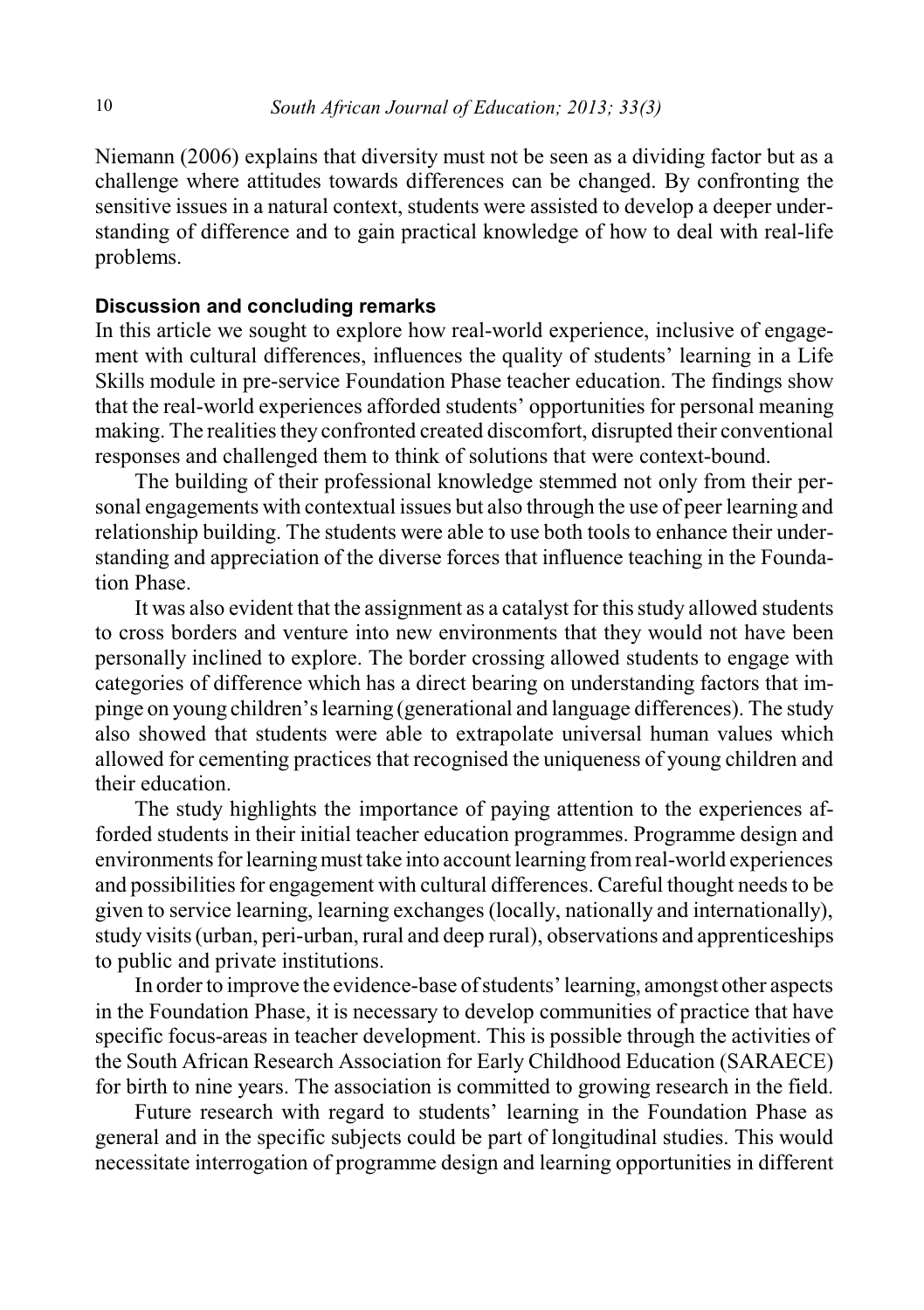contexts. These studies could also improve knowledge and understanding to shape policy and practice in pre-service teacher programmes for the Foundation Phase. Such a response is timely, taking into account that universities in South Africa are involved in curriculum change according to the new minimum standards for teacher education.

## **Note**

 1 Researcher's code of data: semi-structured interviews (SSI); focus group discussions (FGD); open-ended questionnaires (OEQ)

# **References**

- Ackerman DJ 2005. Getting teachers from here to there: Examining issues related to an early care and education teacher policy. *Early Childhood Research and Practice*, 7(1). Available at http://ecrp.uiuc.edu/v7n1/ackerman.html. Accessed 11 June 2013.
- Anastasia N & Teklemariam AA 2011. Socio-cultural and economic factors affecting primary education of Massai girls in Loitokitok district, Kenya. *The Western Journal of Black Studies*, 35:268-280.
- Andrew M 2011. The real world: Lived literacy practices and cultural learning from community placement. *Australian Journal of Language and Literacy*, 34:219-235.
- Ashton S 2010. Authenticity in adult learning. *International Journal of Lifelong Education*, 29:3-19.
- Becker B 2011. Social disparities in children's vocabulary in early childhood. Does pre-school education help to close the gap? *The British Journal of Sociology*, 62:69-88. doi: 10.1111/j.1468-4446.2010.01345.x
- Biggs JB & Tang C 2007. *Teaching for quality learning at university* (3rd ed). Maidenhead, UK: Open University Press.
- Cannella GS & Grieshaber S 2001. Personal stories: Early childhood educators and reconceptualised identities. In S Grieshaber & GS Cannella (eds). *Embracing identities in early childhood education: Diversity and possibilities*. New York: Teachers College Press.
- Chang S, Anagnostopoulus D & Omae H 2011. The multidimensionality of multicultural service learning: The variable effects of social identify, context and pedagogy on pre-service teachers' learning. *Teaching and Teacher Education: An International Journal of Research and Studies*, 27:1078-1089.
- Department of Basic Education 2011. *The Curriculum and Assessment Policy Statement (CAPS). Life Skills Foundation Phase*. Pretoria: Department of Basic Education. Available at http://www.education.gov.za/LinkClick.aspx?fileticket=a7A1AT1Rrns=. Accessed 11 June 2013.
- Ebrahim HB 2010. Dominant discourses of teachers in early childhood education. *Perspectives in Education*, 28:80-88. Available at http://reference.sabinet.co.za/webx/access/electronic\_journals/persed/persed\_v28\_n4\_a 10.pdf. Accessed 11 June 2013.
- Ebrahim HB & Francis D 2008. You said, 'Black girl': doing difference in early childhood. *Africa Education Review*, 5:274-287. doi: 10.1080/18146620802449894
- Fraenkel JR & Wallen NE 2008. *How to design and evaluate research in education* (7th ed). New York: McGraw-Hill.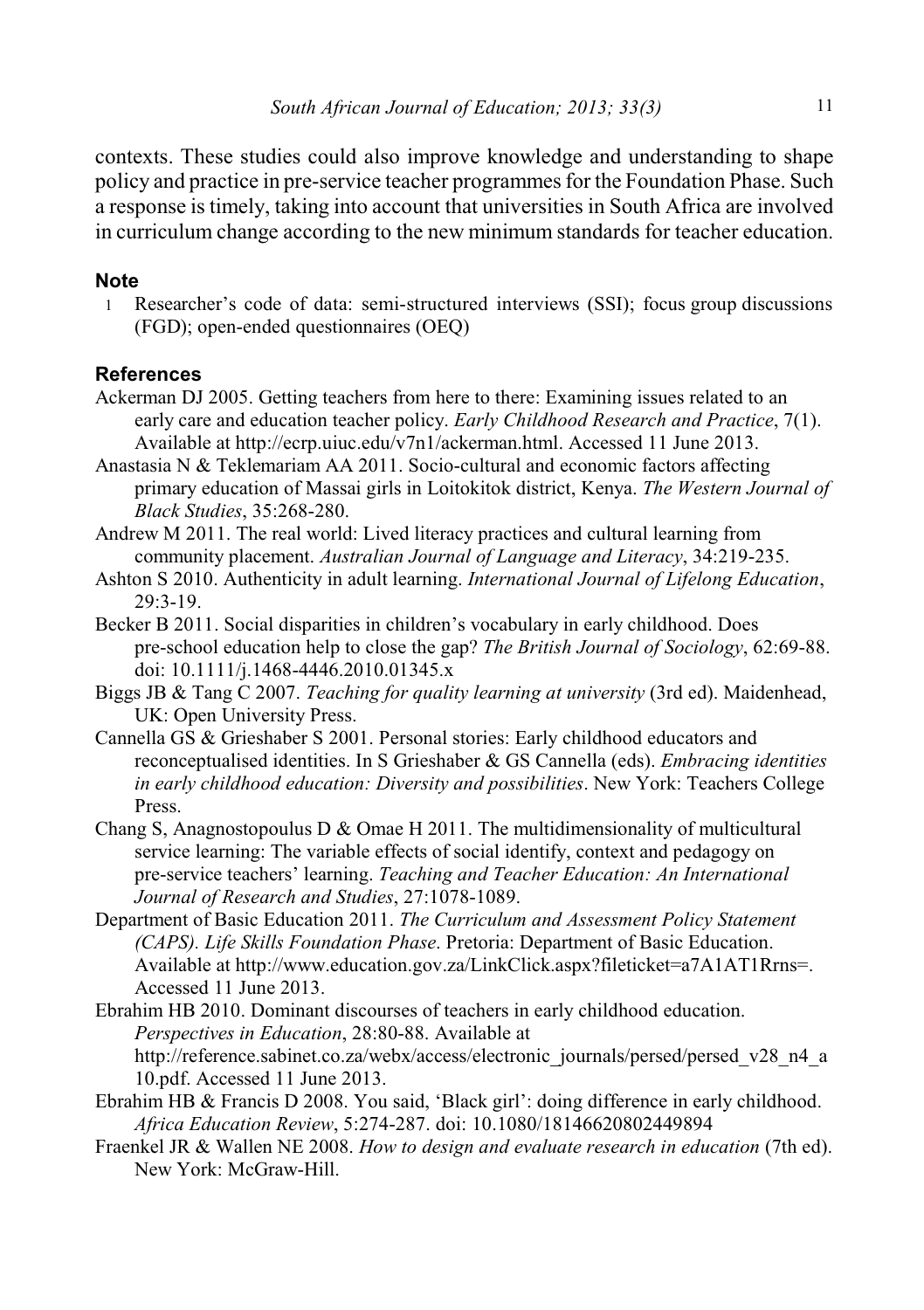- Gay G 2006. Connections between classroom management and culturally responsive teaching. In CM Evertson & CS Weinstein (eds). *Handbook of classroom management: Research, Practice, and Contemporary Issues*. Mahwah, NJ: Lawrence Erlbaum **Associates**
- Grantham-McGregor S, Cheung YB, Cueto S, Glewwe P, Richter L & Strupp B 2007. Developmental potential in the first 5 years for children in developing countries. *Lancet*, 369:60-70.
- Hagstrom F 2006. Formative learning and assessment. *Communication Disorders Quarterly*, 28(1):24-36. doi: 10.1177/15257401060280010301
- Hakel MD 2010. Learning goes beyond knowing. *The Psychologist-Manager Journal*, 13:234-236. doi: 10.1080/10887156.2010.522475
- Hemson C 2007. *Teacher education and the challenge of diversity in South Africa*. Cape Town: HSRC Press.
- Hewitt A 2008. Producing skilled legal graduates. Avoiding the madness in a situational learning methodology. *Griffith Law Review*, 17:87-120.
- Higher education transformation. *South African Journal of Science*, 105:162-163. Available at http://www.scielo.org.za/pdf/sajs/v105n5-6/a0010556.pdf. Accessed 18 June 2013.
- Hurd CA 2006. *Is service-learning effective? A look at current research*. Paper presented at Colorado State University, June. Available at http://tilt.colostate.edu/sl/faculty/Is Service-Learning Effective.pdf. Accessed 11 June 2013.
- Ige AM 2011. The challenges facing early childhood care, development and education (ECCDE) in an era of universal basic education in Nigeria. *Early Childhood Education Journal*, 39:161-167.
- Jansen JD 2009. *Knowledge in the blood*. Cape Town: UCT Press.
- Keith N 2010. Getting beyond anaemic love: from the pedagogy of cordial relations to a pedagogy for difference. *Curriculum Studies*, 42:539-572. doi: 10.1080/00220270903296518
- Kiggundu EM & Nayimuli ST 2009. Teaching practice: a make or break phase for student teachers. *South African Journal of Education*, 29:345-358.
- Lincoln YS & Guba E 1985. *Naturalistic inquiry*. Beverly Hills, CA: Sage.
- Malik K 1998. Race, pluralism and the meaning of difference. *New Formations*, 33:1-5. Available at http://www.kenanmalik.com/papers/new\_formations.html. Accessed 11 June 2013.
- Malik K 2002. The real value of diversity. *Connections*:1-10. Available at http://www.kenanmalik.com/essays/diversity.html. Accessed 11 June 2013.
- Martin C 2009. Relevance of situational context in studying learning as changing participation. *Scandinavian Journal of Educational Research*, 53:133-149.
- Mertens DM 2010. *Research and evaluation in education and psychology: Integrating diversity with quantitative, qualitative, and mixed methods* (3rd ed). Thousand Oaks, CA: Sage.
- Meyers NM  $&$  Nulty DD 2009. How to use (five) curriculum design principles to align authentic learning environments, assessment, students' approaches to thinking and learning outcomes. *Assessment & Evaluation in Higher Education*, 34:565-577. Available at http://tebege.net/ar/Articles/How\_to\_use\_

five\_curriculum\_design\_principles.pdf. Accessed 11 June 2013.

Ndani MN & Kimani EN 2010. Factors influencing early childhood development teachers'